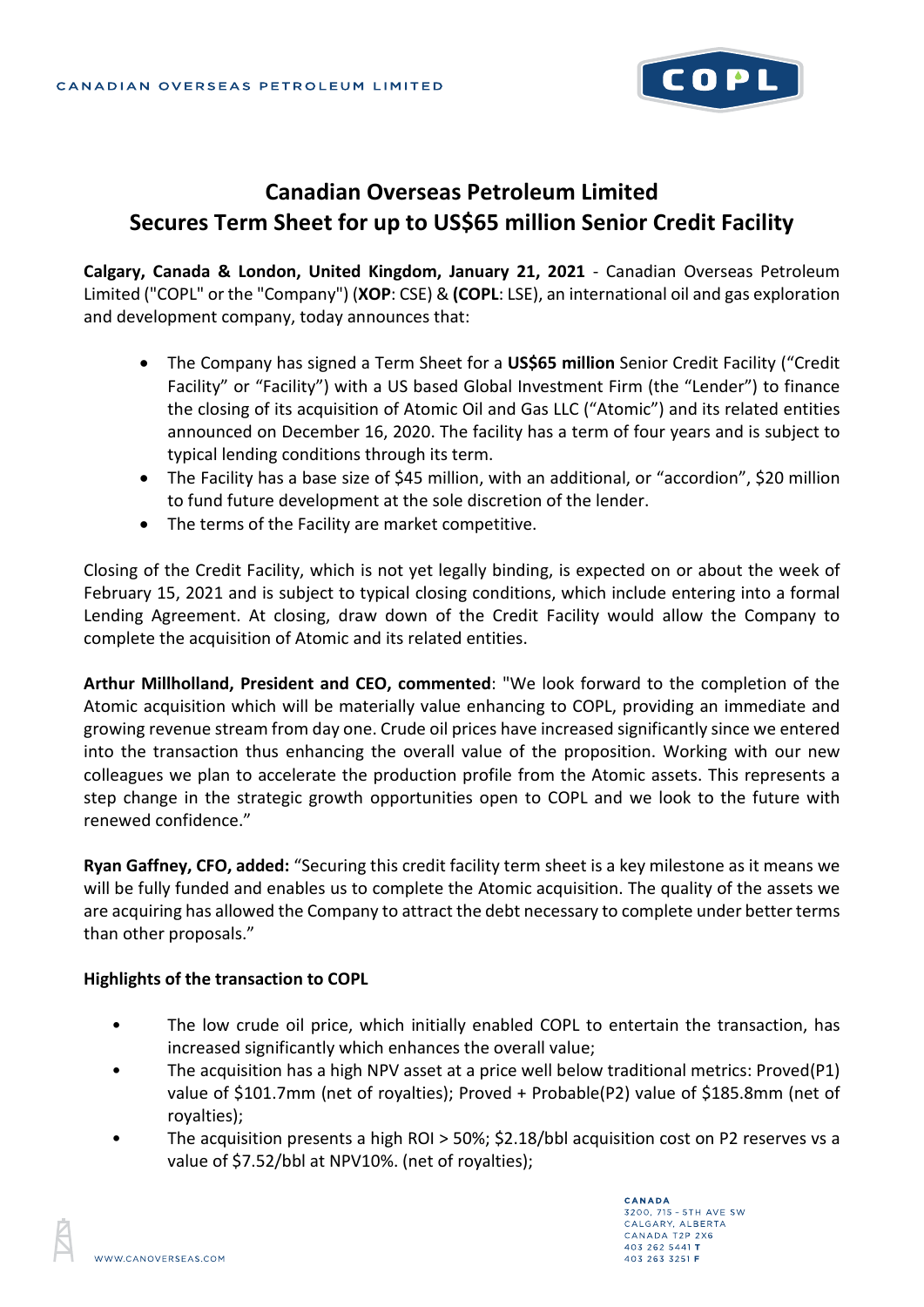

- COPL receives material leverage via the transaction, due to enhanced scale and funding
- The new enlarged team will capitalise on the Company's existing technical resources combined with operational expertise.

### **Advisors**

- **M&A and Debt Advisor:** Eight Capital; Calgary, Alberta, Canada
- **Debt Advisor:** ERG Capital Partners (US) LLC, South Norwalk, CT, USA
- **Legal Advisors:** McCarthy Tétrault; London, United Kingdom, Calgary, Alberta, Canada; Davis Graham & Stubbs LLP; Denver, Colorado, USA

## **About Atomic**

Atomic is a closely-held private oil and gas company incorporated under the laws of the State of Colorado. Atomic's assets are located in Powder River Basin in the State of Wyoming, USA where it holds operated interests in 52,258 acres (gross) of contiguous leasehold. There are two oil production Units within the lease block: the Barron Flats Shannon Miscible Flood Unit (57.7% WI) and the Cole Creek Unit (66.7%), as well as one unitized exploration area - the Barron Flats Federal Unit (deep). Atomic has two affiliates: The Southwestern Production Corp, the operating entity; and PipeCo, a midstream company holding the pipeline and facility assets.

#### **Benefits to COPL from the Atomic acquisition**

- COPL is acquiring **31.1 mm Barrels of Oil Equivalent** ("BOE") (**24.7 mm BOE net** after royalties) of Proved and Probable Reserves ("2P") (Ryder Scott Reserve Report dated 1st October 2020 of Atomic's Oil and Gas Reserves (the "Ryder Scott Report"), a summary of which can be found on the Company's Press Release dated December 16, 2020.
- Atomic has two **operated** oil fields: the Barron Flats Shannon Unit (57.7% WI) and Cole Creek Unit (66.7% WI) located in the Powder River Basin in the State of Wyoming, USA:
	- Oil producing assets are at the **beginning** of their 40+ year life with **increasing** production to a future production plateau.
	- Current production rate of 1,400 bbls/d (gross) **rising** to 5,000 bbls/d (gross) in 2022 and c.7,000 bbls/d (gross) in 2026 (2P reserve case, Ryder Scott Report).
	- Produced crude oil is light (40°API) and sweet.
	- **Barron Flats Shannon Unit (57.7% WI)**: Natural Gas and Propane Miscible Flood commenced December 2019. Production increased from c. 200 bbls/d (gross) to **1400 bbls/d** (gross) from 2017 to Sept 2020 with a forecast 2P production rate plateau of **5000 bbls/d** (gross) in 2022 (Ryder Scott Report).
	- **Cole Creek Unit (66.7% WI)**: Current field limits defined by drilling, Miscible Flood to be commenced upon plateau of Barron Flats Shannon Unit production. Forecast production rate plateau of **c. 3,500 bbls/d** (gross) under the 2P reserves case (Ryder Scott Report) in 2026.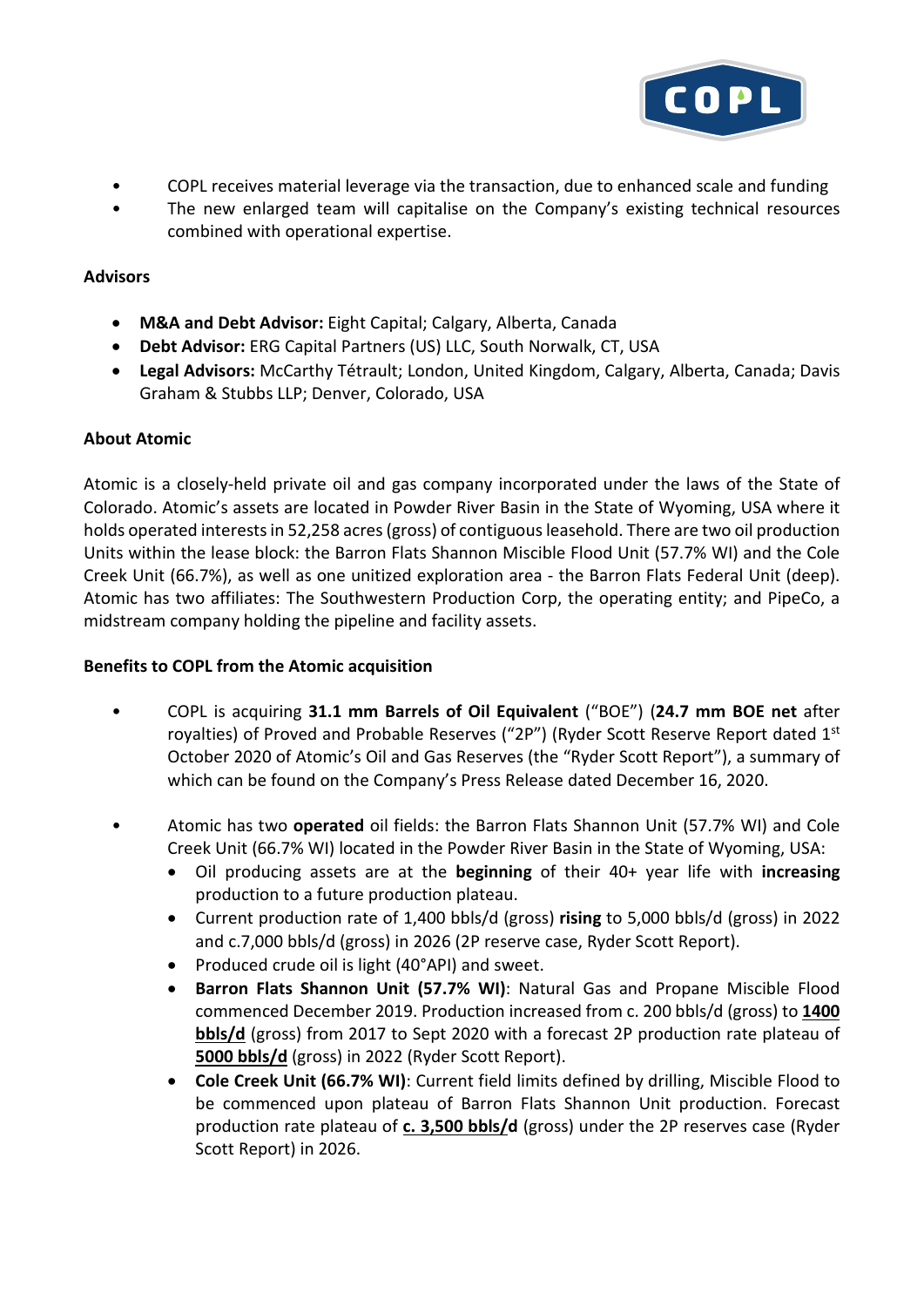

- The Atomic assets have **new** infrastructure and direct access to pipeline with **no** legacy abandonment or reclamation liabilities.
- The Barrons Flat facilities are state-of-the-art, **environmentally responsible** facilities with zero gas flaring, minimal methane emissions, with required electricity sourced from an adjacent wind farm:
	- Produced associated gas is reinjected into the reservoir along with the purchased natural gas and propane miscible flood injection stream.
- The opportunity to undertake this acquisition became available only as a result of the Covid-19 environment and the drop in oil prices during 2020.
	- **The acquisition has a high NPV asset at a price well below traditional metrics**: Proved(P1) value of \$101.7mm (net of royalties); Proved + Probable(P2) value of \$185.8mm (net of royalties).
		- *Note: a summary of the Ryder Scott Report in accordance with Canadian Oil and Gas Evaluation Handbook Guidelines (COGEH) is located within COPL's December 16, 2020 press release.*
		- *Note: The valuation in the Ryder Scott Report dated October 1, 2020 was based on WTI pricing for 2020 of \$39/bbl. Current WTI oil prices are >\$50/bbl. The WTI oil price forecast for the valuation is presented in the summary of the Ryder Scott Report located within the COPL December 16, 2020 press release.*
- The acquisition presents a **high** ROI > 50%; \$2.18/bbl acquisition cost on P2 reserves vs a value of \$7.52/bbl at NPV10%. (net of royalties)
- COPL receives **material** leverage via the transaction, due to enhanced scale and funding.
- On completion, the operative staff of Southwestern Production Corp will join the COPL team thus **maximizing** our existing technical resources with their operational expertise.

#### **About COPL**

COPL is an international oil and gas exploration, development and production company actively pursuing opportunities in the United States through the acquisition of Atomic Oil and Gas LLC, and in sub-Saharan Africa through its ShoreCan joint venture company in Nigeria, and independently in other countries.

#### **For further information, please contact:**

Mr. Arthur Millholland, President & CEO Canadian Overseas Petroleum Limited Tel: + 1 (403) 262 5441